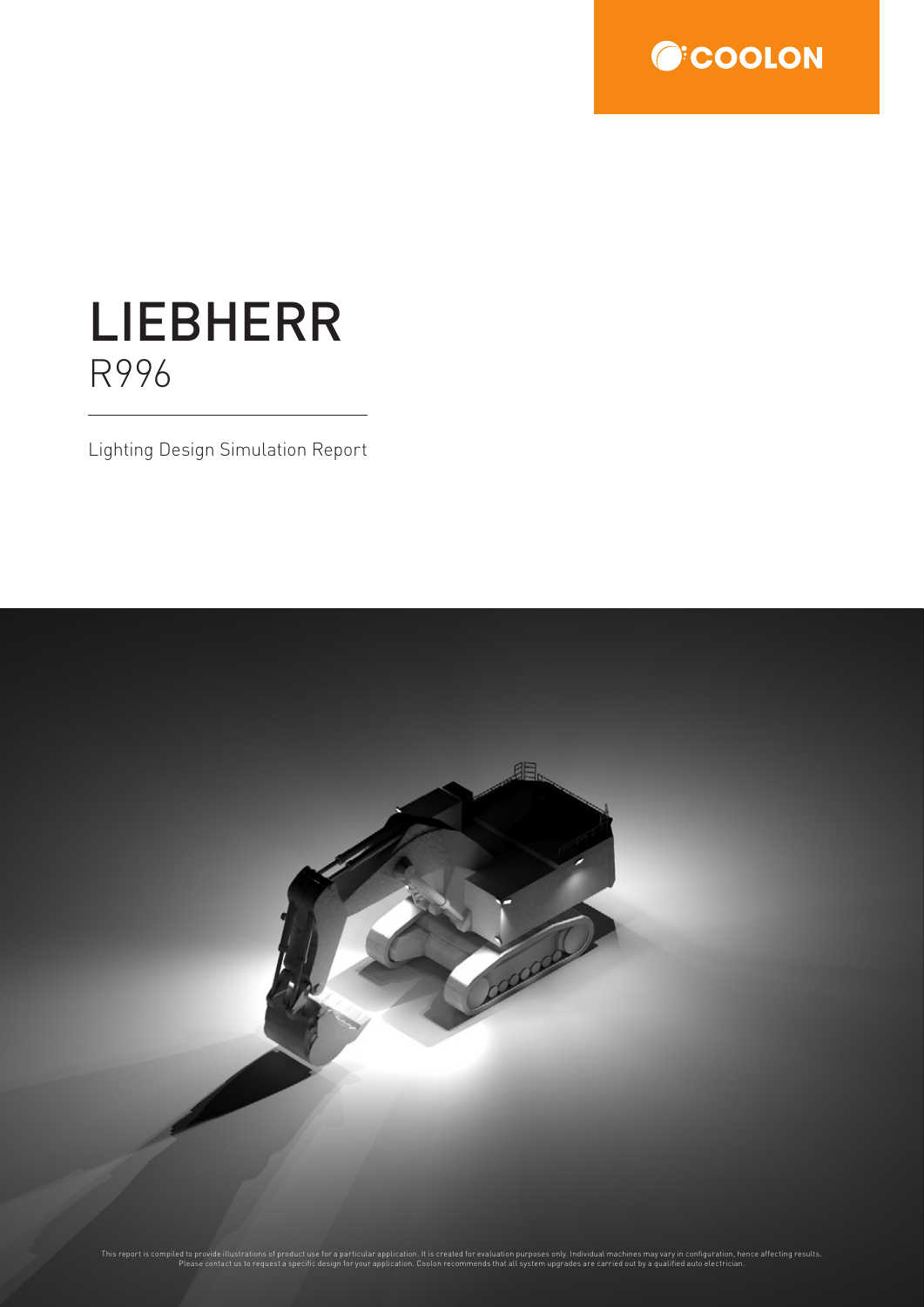

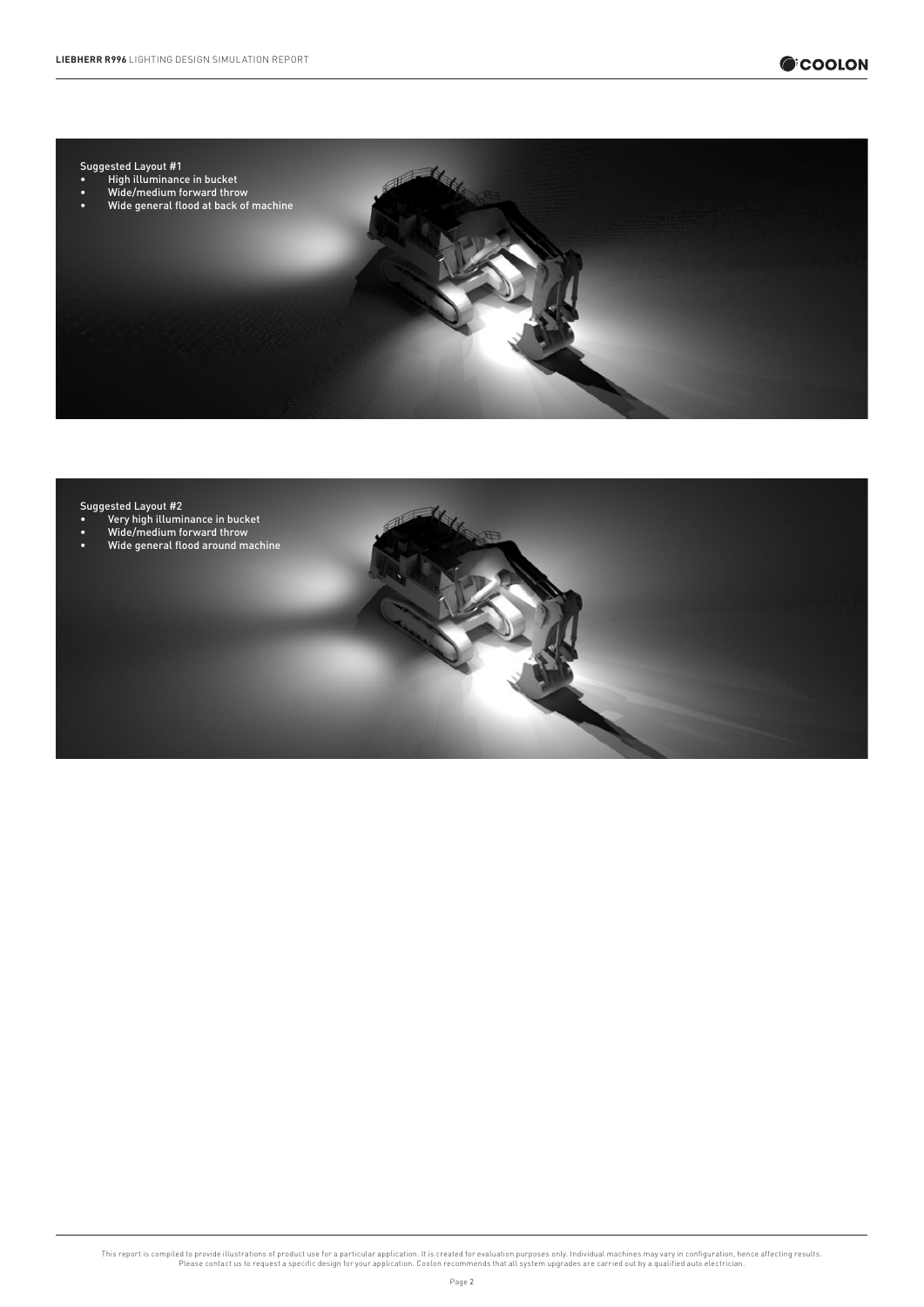**OPTIC** L25 ANGLE 30° **DIRECTION** 155°

#### SUGGESTED LAYOUT #1

| Model No.                                          |                                            | Luminaire        | Optic Type                  | Quantity       |                                                             |                                                                |
|----------------------------------------------------|--------------------------------------------|------------------|-----------------------------|----------------|-------------------------------------------------------------|----------------------------------------------------------------|
| CP56-NOP-MPB-NPS                                   |                                            | CP56 Flood Light | NOP - 120° Beam Angle       | $\sqrt{2}$     |                                                             |                                                                |
| CP56-L25-MPB-NPS                                   |                                            | CP56 Flood Light | L25 - 50° Beam Angle        | $\mathbf{2}$   |                                                             |                                                                |
| CP56-0209-MPB-NPS                                  |                                            | CP56 Flood Light | 0209 - 40° x 18° Beam Angle | 1              |                                                             |                                                                |
| CP24-M-L25-MPB-NPS                                 |                                            | CP24 Flood Light | L25 - 50° Beam Angle        | $\overline{2}$ |                                                             |                                                                |
|                                                    |                                            |                  |                             |                | MODEL<br><b>OPTIC</b><br>ANGLE<br><b>DIRECTION</b><br>MODEL | CP24<br>L25<br>$0^{\circ}$<br>$\blacktriangledown$ 45°<br>CP56 |
|                                                    |                                            |                  |                             |                | <b>OPTIC</b><br>${\sf ANGLE}$                               | 0209<br>$0^{\circ}$                                            |
|                                                    |                                            |                  |                             |                | <b>DIRECTION</b>                                            | $-30^{\circ}$                                                  |
|                                                    |                                            |                  |                             |                | MODEL<br><b>OPTIC</b><br>ANGLE<br><b>DIRECTION</b>          | CP56<br>$\sf{NOP}$<br>$0^{\circ}$<br>$-30^{\circ}$             |
| MODEL<br><b>OPTIC</b><br>ANGLE<br><b>DIRECTION</b> | CP24<br>L25<br>$45^{\circ}$<br>$0^{\circ}$ |                  |                             |                |                                                             |                                                                |
| MODEL                                              | CP56                                       |                  |                             |                | MODEL<br><b>OPTIC</b>                                       | CP56<br>L25                                                    |
| <b>OPTIC</b><br>ANGLE                              | <b>NOP</b><br>$30^{\circ}$                 |                  |                             |                | $\sf ANGLE$<br><b>DIRECTION</b>                             | $30^{\circ}$<br>$\blacktriangledown$ 155°                      |
| <b>DIRECTION</b>                                   | $0^{\circ}$                                |                  |                             |                |                                                             |                                                                |
|                                                    |                                            |                  |                             |                | MODEL                                                       | CP56                                                           |
|                                                    |                                            |                  |                             |                | <b>OPTIC</b>                                                | L25                                                            |
|                                                    |                                            |                  |                             |                | ANGLE<br><b>DIRECTION</b>                                   | $30^{\circ}$<br>$155^\circ$                                    |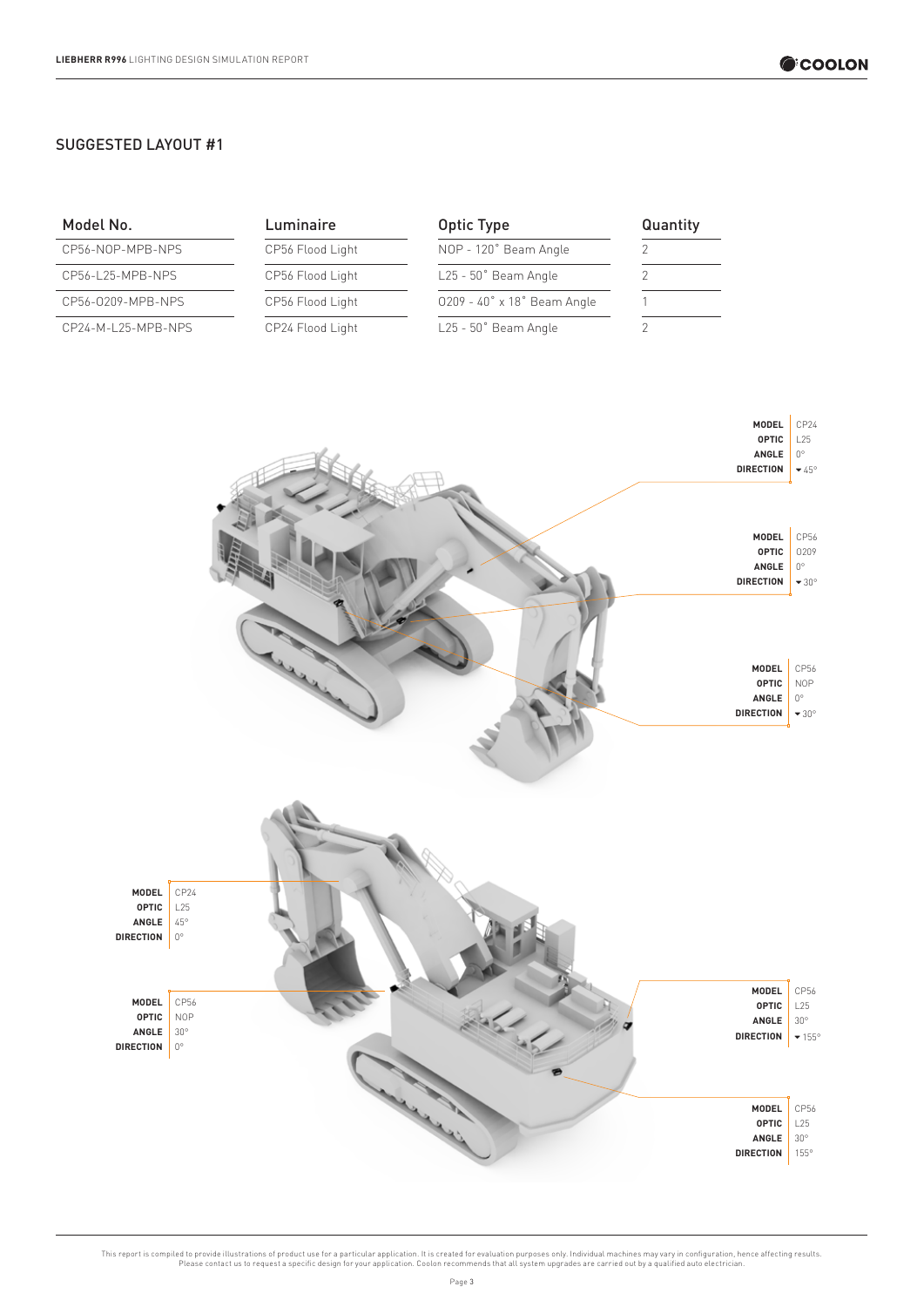

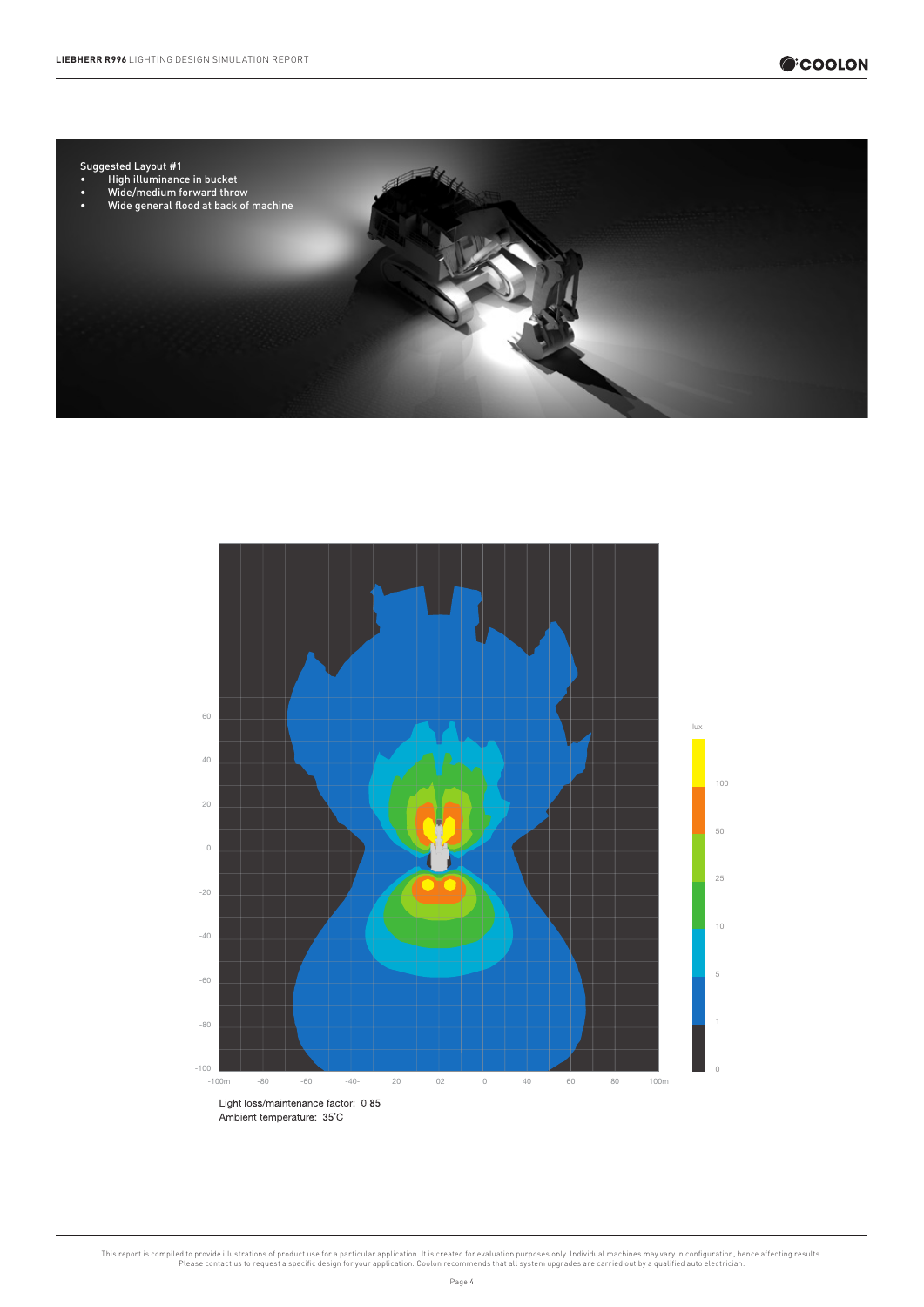

## SUGGESTED LAYOUT #1



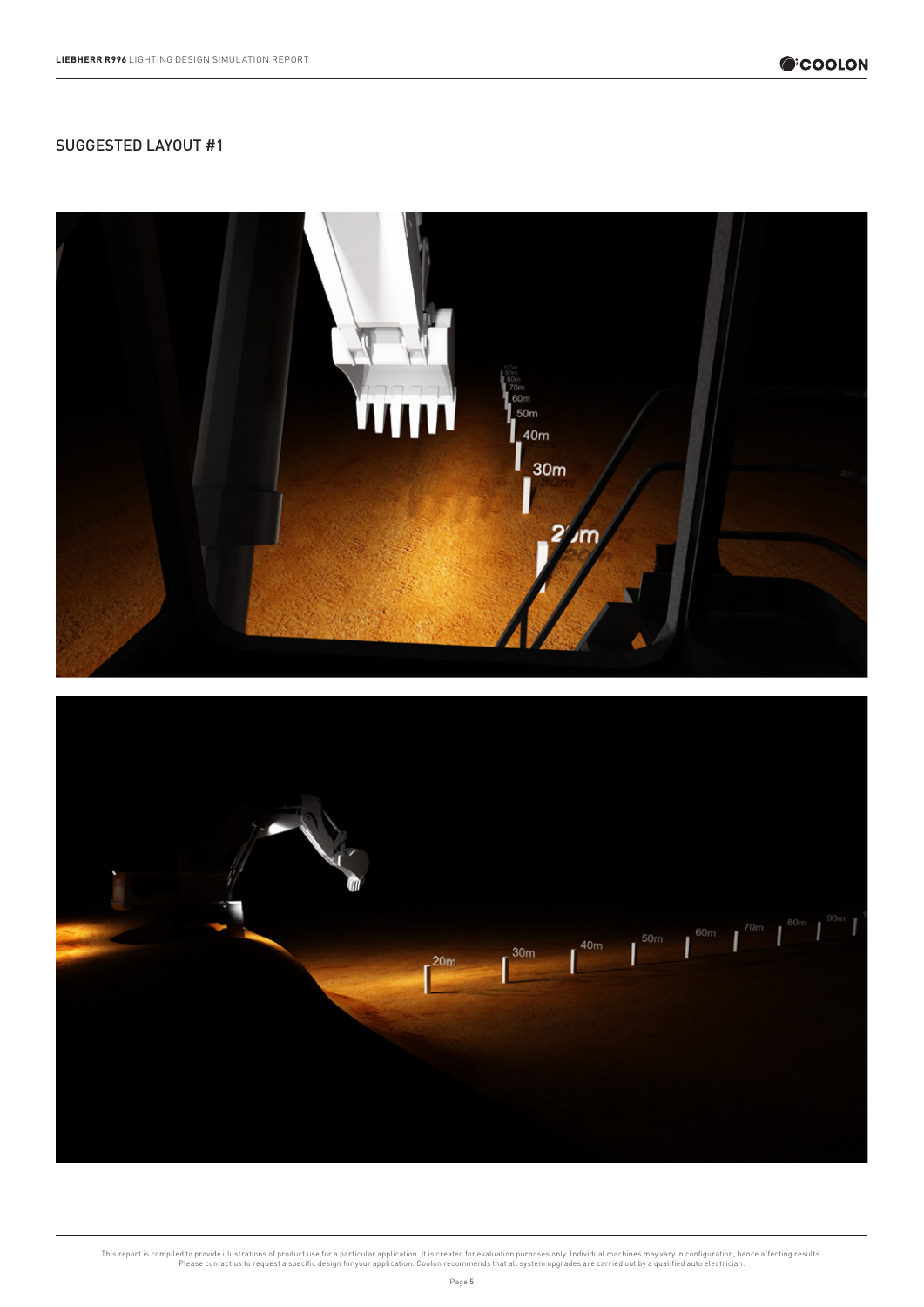### SUGGESTED LAYOUT #2

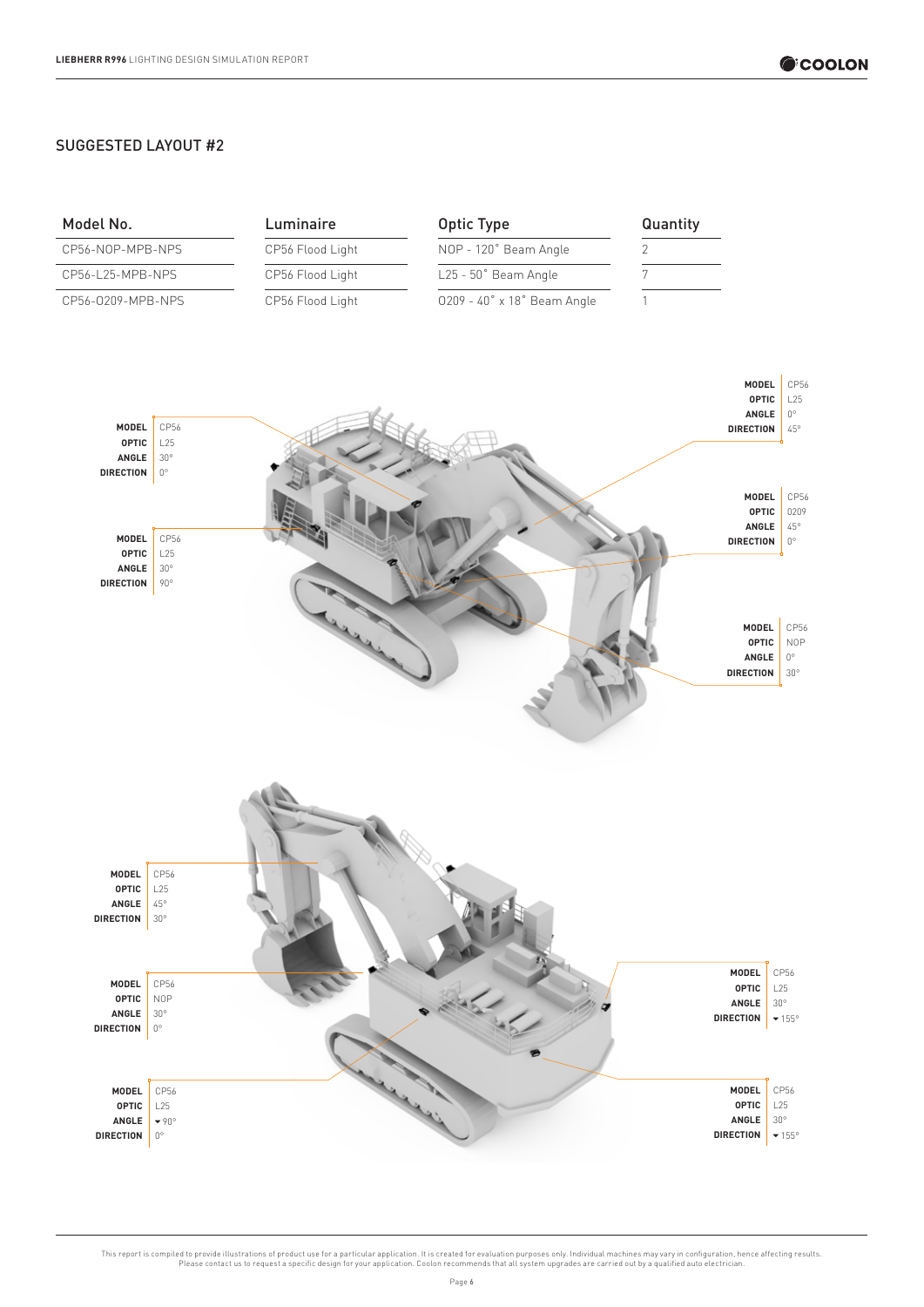